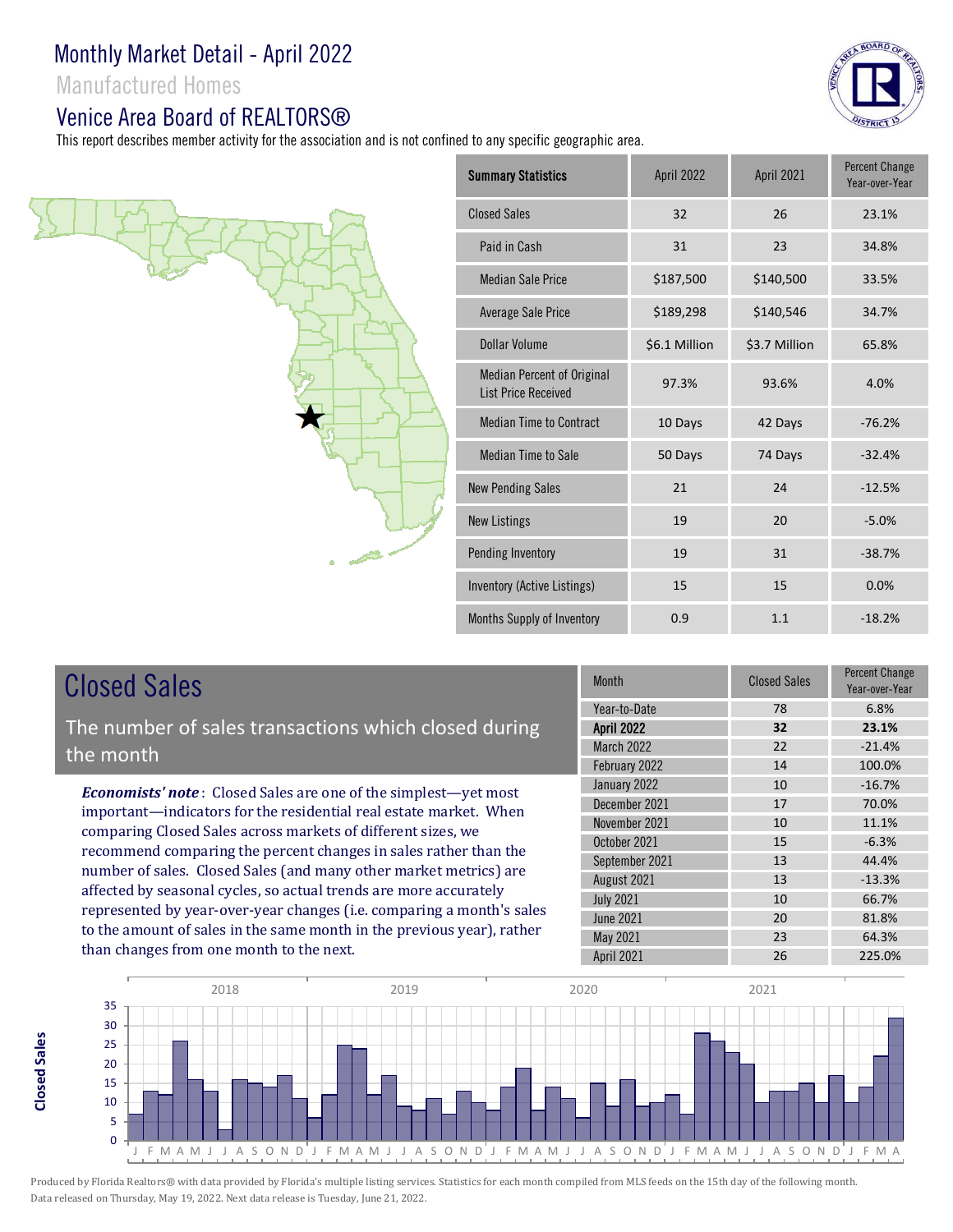### Manufactured Homes

#### Venice Area Board of REALTORS®

this statistic should be interpreted with care.

This report describes member activity for the association and is not confined to any specific geographic area.



| Cash Sales                                                                     | Month             | <b>Cash Sales</b> | <b>Percent Change</b><br>Year-over-Year |
|--------------------------------------------------------------------------------|-------------------|-------------------|-----------------------------------------|
|                                                                                | Year-to-Date      | 77                | 20.3%                                   |
| The number of Closed Sales during the month in which                           | <b>April 2022</b> | 31                | 34.8%                                   |
| buyers exclusively paid in cash                                                | March 2022        | 22                | $-8.3%$                                 |
|                                                                                | February 2022     | 14                | 100.0%                                  |
|                                                                                | January 2022      | 10                | 0.0%                                    |
|                                                                                | December 2021     | 17                | 70.0%                                   |
| <b>Economists' note:</b> Cash Sales can be a useful indicator of the extent to | November 2021     |                   | 0.0%                                    |
| which investors are participating in the market. Why? Investors are            | October 2021      | 15                | $-6.3%$                                 |
| far more likely to have the funds to purchase a home available up front,       | September 2021    | 10                | 25.0%                                   |
| whereas the typical homebuyer requires a mortgage or some other                | August 2021       | 12                | $-7.7\%$                                |
| form of financing. There are, of course, many possible exceptions, so          | <b>July 2021</b>  | 10                | 233.3%                                  |



# Cash Sales as a Percentage of Closed Sales

The percentage of Closed Sales during the month which were Cash Sales

*Economists' note* : This statistic is simply another way of viewing Cash Sales. The remaining percentages of Closed Sales (i.e. those not paid fully in cash) each month involved some sort of financing, such as mortgages, owner/seller financing, assumed loans, etc.

| Month             | <b>Percent of Closed</b><br>Sales Paid in Cash | <b>Percent Change</b><br>Year-over-Year |
|-------------------|------------------------------------------------|-----------------------------------------|
| Year-to-Date      | 98.7%                                          | 12.5%                                   |
| <b>April 2022</b> | 96.9%                                          | 9.5%                                    |
| March 2022        | 100.0%                                         | 16.7%                                   |
| February 2022     | 100.0%                                         | 0.0%                                    |
| January 2022      | 100.0%                                         | 20.0%                                   |
| December 2021     | 100.0%                                         | 0.0%                                    |
| November 2021     | 70.0%                                          | $-10.0%$                                |
| October 2021      | 100.0%                                         | 0.0%                                    |
| September 2021    | 76.9%                                          | $-13.5%$                                |
| August 2021       | 92.3%                                          | 6.5%                                    |
| <b>July 2021</b>  | 100.0%                                         | 100.0%                                  |
| <b>June 2021</b>  | 90.0%                                          | 10.0%                                   |
| <b>May 2021</b>   | 100.0%                                         | 16.7%                                   |
| April 2021        | 88.5%                                          | $-11.5%$                                |

April 2021 23 23 187.5%

May 2021 23 91.7%

18 100.0%

June 2021

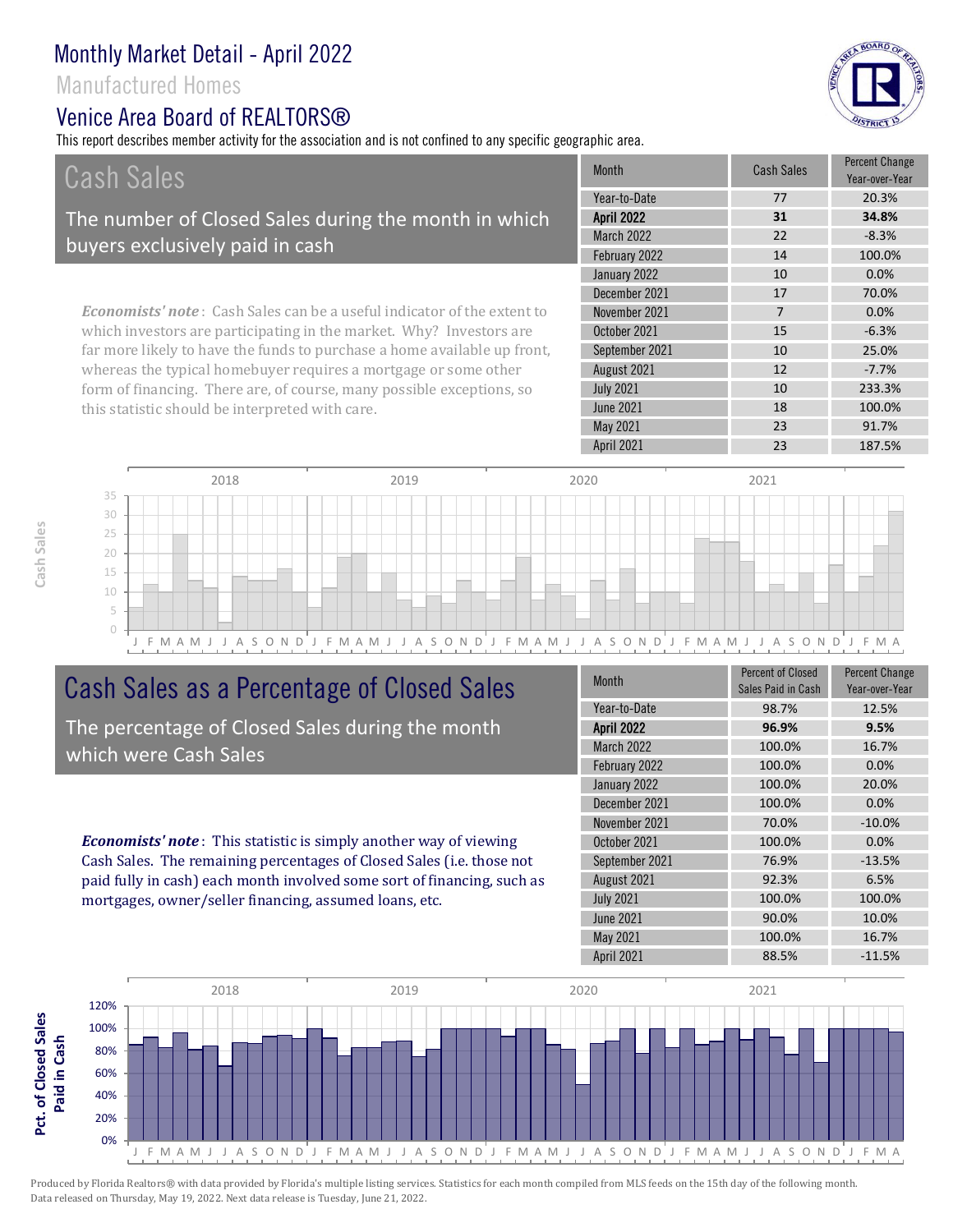#### Manufactured Homes

#### Venice Area Board of RFAI TORS®

This report describes member activity for the association and is not confined to any specific geographic area.

# Median Sale Price

#### The median sale price reported for the month (i.e. 50% of sales were above and 50% of sales were below)

*Economists' note* : Median Sale Price is our preferred summary statistic for price activity because, unlike Average Sale Price, Median Sale Price is not sensitive to high sale prices for small numbers of homes that may not be characteristic of the market area. Keep in mind that median price trends over time are not always solely caused by changes in the general value of local real estate. Median sale price only reflects the values of the homes that *sold* each month, and the mix of the types of homes that sell can change over time.

| <b>Month</b>      | <b>Median Sale Price</b> | <b>Percent Change</b><br>Year-over-Year |
|-------------------|--------------------------|-----------------------------------------|
| Year-to-Date      | \$168,700                | 25.0%                                   |
| <b>April 2022</b> | \$187,500                | 33.5%                                   |
| <b>March 2022</b> | \$149,250                | 50.0%                                   |
| February 2022     | \$172,500                | 36.9%                                   |
| January 2022      | \$158,000                | 26.9%                                   |
| December 2021     | \$165,900                | 14.0%                                   |
| November 2021     | \$256,250                | 87.0%                                   |
| October 2021      | \$160,000                | 6.8%                                    |
| September 2021    | \$146,000                | 27.1%                                   |
| August 2021       | \$116,800                | $-12.8%$                                |
| <b>July 2021</b>  | \$164,500                | 1.6%                                    |
| <b>June 2021</b>  | \$162,000                | 22.7%                                   |
| May 2021          | \$140,000                | 46.6%                                   |
| <b>April 2021</b> | \$140,500                | 5.7%                                    |



# Average Sale Price

The average sale price reported for the month (i.e. total sales in dollars divided by the number of sales)

*Economists' note* : Usually, we prefer Median Sale Price over Average Sale Price as a summary statistic for home prices. However, Average Sale Price does have its uses—particularly when it is analyzed alongside the Median Sale Price. For one, the relative difference between the two statistics can provide some insight into the market for higher-end homes in an area.

| <b>Month</b>      | <b>Average Sale Price</b> | <b>Percent Change</b><br>Year-over-Year |
|-------------------|---------------------------|-----------------------------------------|
| Year-to-Date      | \$174,045                 | 32.4%                                   |
| <b>April 2022</b> | \$189,298                 | 34.7%                                   |
| March 2022        | \$155,157                 | 23.8%                                   |
| February 2022     | \$179,664                 | 42.5%                                   |
| January 2022      | \$158,920                 | 23.1%                                   |
| December 2021     | \$183,024                 | 12.7%                                   |
| November 2021     | \$260,090                 | 87.0%                                   |
| October 2021      | \$147,097                 | $-6.9%$                                 |
| September 2021    | \$154,915                 | 21.0%                                   |
| August 2021       | \$127,646                 | $-15.2%$                                |
| <b>July 2021</b>  | \$172,400                 | 16.6%                                   |
| <b>June 2021</b>  | \$170,183                 | 32.4%                                   |
| May 2021          | \$139,076                 | 32.9%                                   |
| <b>April 2021</b> | \$140,546                 | $-10.1%$                                |



Produced by Florida Realtors® with data provided by Florida's multiple listing services. Statistics for each month compiled from MLS feeds on the 15th day of the following month. Data released on Thursday, May 19, 2022. Next data release is Tuesday, June 21, 2022.

**Average Sale Price**

Average Sale Price

BOARD OF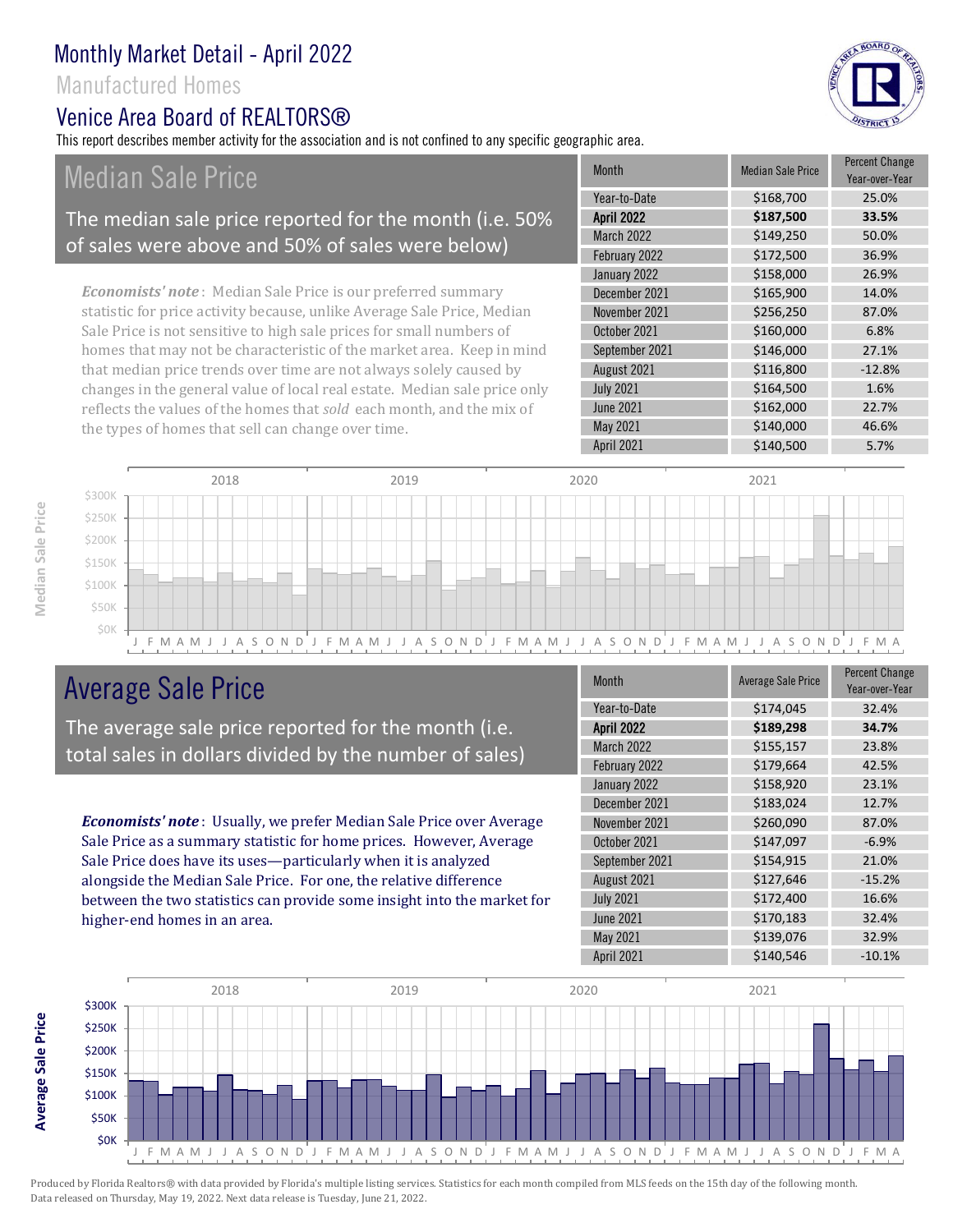#### Manufactured Homes

#### Venice Area Board of RFAI TORS®

This report describes member activity for the association and is not confined to any specific geographic area.

# Dollar Volume

The sum of the sale prices for all sales which closed during the month

*Economists' note* : Dollar Volume is simply the sum of all sale prices in a given time period, and can quickly be calculated by multiplying Closed Sales by Average Sale Price. It is a strong indicator of the health of the real estate industry in a market, and is of particular interest to real estate professionals, investors, analysts, and government agencies. Potential home sellers and home buyers, on the other hand, will likely be better served by paying attention to trends in the two components of Dollar Volume (i.e. sales and prices) individually.

| <b>Month</b>      | Dollar Volume  | <b>Percent Change</b><br>Year-over-Year |
|-------------------|----------------|-----------------------------------------|
| Year-to-Date      | \$13.6 Million | 41.5%                                   |
| <b>April 2022</b> | \$6.1 Million  | 65.8%                                   |
| <b>March 2022</b> | \$3.4 Million  | $-2.8%$                                 |
| February 2022     | \$2.5 Million  | 185.1%                                  |
| January 2022      | \$1.6 Million  | 2.6%                                    |
| December 2021     | \$3.1 Million  | 91.6%                                   |
| November 2021     | \$2.6 Million  | 107.8%                                  |
| October 2021      | \$2.2 Million  | $-12.7%$                                |
| September 2021    | \$2.0 Million  | 74.8%                                   |
| August 2021       | \$1.7 Million  | $-26.5%$                                |
| <b>July 2021</b>  | \$1.7 Million  | 94.3%                                   |
| <b>June 2021</b>  | \$3.4 Million  | 140.7%                                  |
| May 2021          | \$3.2 Million  | 118.3%                                  |
| April 2021        | \$3.7 Million  | 192.1%                                  |



# Median Percent of Original List Price Received

The median of the sale price (as a percentage of the original list price) across all properties selling during the month

*Economists' note* : The Median Percent of Original List Price Received is useful as an indicator of market recovery, since it typically rises as buyers realize that the market may be moving away from them and they need to match the selling price (or better it) in order to get a contract on the house. This is usually the last measure to indicate a market has shifted from down to up, so it is what we would call a *lagging* indicator.

| <b>Month</b>      | Med. Pct. of Orig.<br><b>List Price Received</b> | <b>Percent Change</b><br>Year-over-Year |
|-------------------|--------------------------------------------------|-----------------------------------------|
| Year-to-Date      | 97.2%                                            | 3.3%                                    |
| <b>April 2022</b> | 97.3%                                            | 4.0%                                    |
| March 2022        | 98.1%                                            | 4.8%                                    |
| February 2022     | 96.0%                                            | 1.8%                                    |
| January 2022      | 95.0%                                            | 0.3%                                    |
| December 2021     | 97.0%                                            | 0.5%                                    |
| November 2021     | 95.1%                                            | $-1.6%$                                 |
| October 2021      | 98.5%                                            | 4.1%                                    |
| September 2021    | 97.4%                                            | 6.0%                                    |
| August 2021       | 92.6%                                            | 2.9%                                    |
| <b>July 2021</b>  | 98.3%                                            | 5.4%                                    |
| <b>June 2021</b>  | 94.1%                                            | 0.0%                                    |
| May 2021          | 92.9%                                            | $-2.4%$                                 |
| April 2021        | 93.6%                                            | $-0.5%$                                 |



**Med. Pct. of Orig.**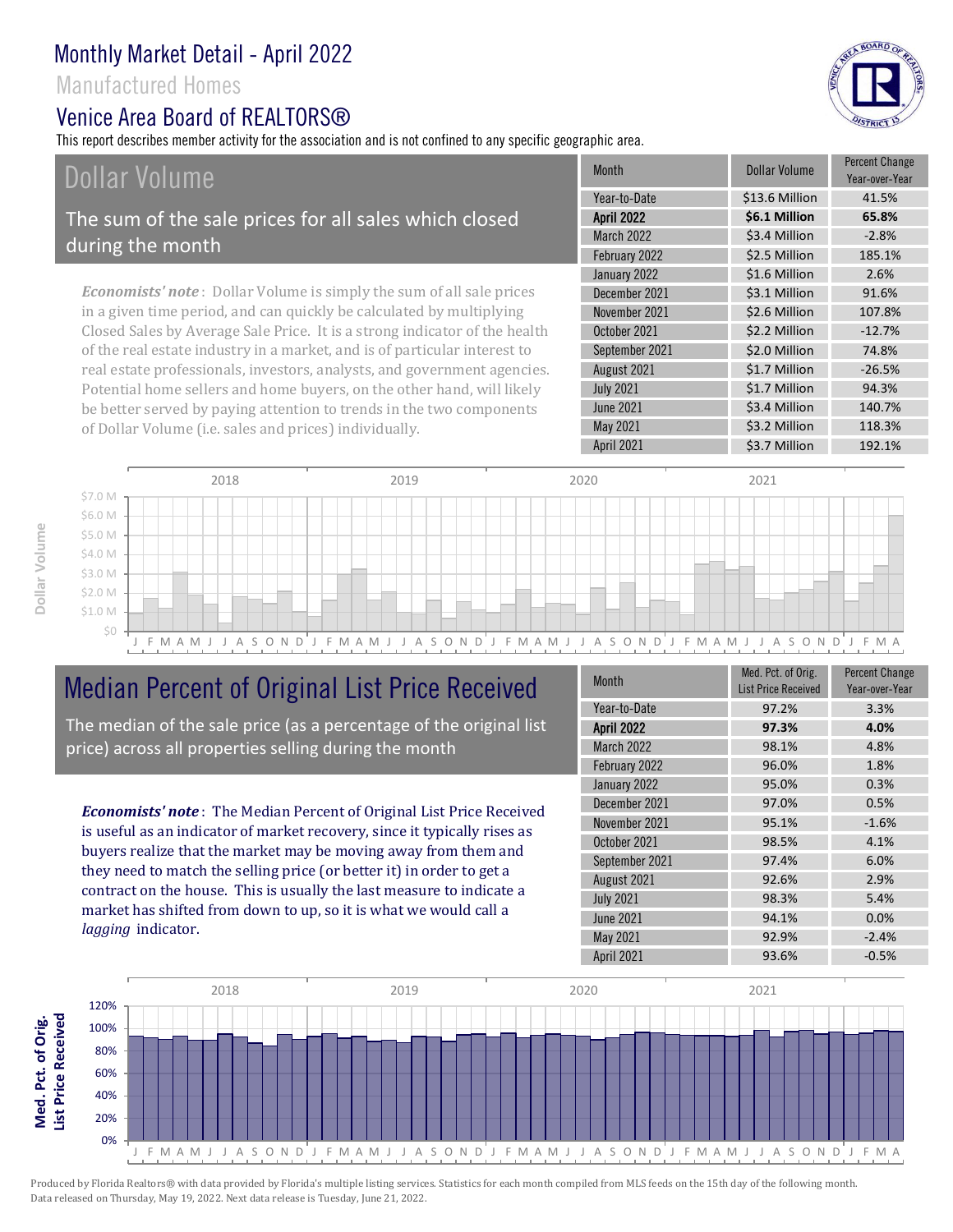#### Manufactured Homes

#### Venice Area Board of RFAI TORS®

This report describes member activity for the association and is not confined to any specific geographic area.

# Median Time to Contract

#### The median number of days between the listing date and contract date for all Closed Sales during the month

*Economists' note* : Like Time to Sale, Time to Contract is a measure of the length of the home selling process calculated for sales which closed during the month. The difference is that Time to Contract measures the number of days between the initial listing of a property and the signing of the contract which eventually led to the closing of the sale. When the gap between Median Time to Contract and Median Time to Sale grows, it is usually a sign of longer closing times and/or declining numbers of cash sales.

| $-80.0%$<br>Year-to-Date<br>8 Days<br><b>April 2022</b><br>$-76.2%$<br>10 Days<br><b>March 2022</b><br>6 Days<br>$-87.5%$<br>February 2022<br>0.0%<br>9 Days<br>January 2022<br>10 Days<br>$-75.6%$<br>December 2021<br>$-46.9%$<br>17 Days<br>November 2021<br>33 Days<br>83.3%<br>October 2021<br>$-83.3%$<br>5 Days<br>$-57.9%$<br>September 2021<br>16 Days<br>August 2021<br>37 Days<br>$-48.6%$<br><b>July 2021</b><br>17 Days<br>13.3%<br><b>June 2021</b><br>$-80.4%$<br>18 Days<br>May 2021<br>15 Days<br>36.4%<br><b>April 2021</b><br>$-32.3%$<br>42 Days | <b>Month</b> | <b>Median Time to</b><br>Contract | <b>Percent Change</b><br>Year-over-Year |
|----------------------------------------------------------------------------------------------------------------------------------------------------------------------------------------------------------------------------------------------------------------------------------------------------------------------------------------------------------------------------------------------------------------------------------------------------------------------------------------------------------------------------------------------------------------------|--------------|-----------------------------------|-----------------------------------------|
|                                                                                                                                                                                                                                                                                                                                                                                                                                                                                                                                                                      |              |                                   |                                         |
|                                                                                                                                                                                                                                                                                                                                                                                                                                                                                                                                                                      |              |                                   |                                         |
|                                                                                                                                                                                                                                                                                                                                                                                                                                                                                                                                                                      |              |                                   |                                         |
|                                                                                                                                                                                                                                                                                                                                                                                                                                                                                                                                                                      |              |                                   |                                         |
|                                                                                                                                                                                                                                                                                                                                                                                                                                                                                                                                                                      |              |                                   |                                         |
|                                                                                                                                                                                                                                                                                                                                                                                                                                                                                                                                                                      |              |                                   |                                         |
|                                                                                                                                                                                                                                                                                                                                                                                                                                                                                                                                                                      |              |                                   |                                         |
|                                                                                                                                                                                                                                                                                                                                                                                                                                                                                                                                                                      |              |                                   |                                         |
|                                                                                                                                                                                                                                                                                                                                                                                                                                                                                                                                                                      |              |                                   |                                         |
|                                                                                                                                                                                                                                                                                                                                                                                                                                                                                                                                                                      |              |                                   |                                         |
|                                                                                                                                                                                                                                                                                                                                                                                                                                                                                                                                                                      |              |                                   |                                         |
|                                                                                                                                                                                                                                                                                                                                                                                                                                                                                                                                                                      |              |                                   |                                         |
|                                                                                                                                                                                                                                                                                                                                                                                                                                                                                                                                                                      |              |                                   |                                         |
|                                                                                                                                                                                                                                                                                                                                                                                                                                                                                                                                                                      |              |                                   |                                         |



# Median Time to Sale

**Median Time to** 

Median Time to

The median number of days between the listing date and closing date for all Closed Sales during the month

*Economists' note* : Time to Sale is a measure of the length of the home selling process, calculated as the number of days between the initial listing of a property and the closing of the sale. *Median* Time to Sale is the amount of time the "middle" property selling this month was on the market. That is, 50% of homes selling this month took *less* time to sell, and 50% of homes took *more* time to sell. Median Time to Sale gives a more accurate picture than Average Time to Sale, which can be skewed upward by small numbers of properties taking an abnormally long time to sell.

| Month             | <b>Median Time to Sale</b> | <b>Percent Change</b><br>Year-over-Year |
|-------------------|----------------------------|-----------------------------------------|
| Year-to-Date      | 45 Days                    | $-40.8%$                                |
| <b>April 2022</b> | 50 Days                    | $-32.4%$                                |
| <b>March 2022</b> | 44 Days                    | $-47.0%$                                |
| February 2022     | 36 Days                    | $-14.3%$                                |
| January 2022      | 49 Days                    | $-27.9%$                                |
| December 2021     | 72 Days                    | 0.0%                                    |
| November 2021     | 57 Days                    | 23.9%                                   |
| October 2021      | 31 Days                    | $-40.4%$                                |
| September 2021    | 47 Days                    | $-50.0%$                                |
| August 2021       | 70 Days                    | $-27.8%$                                |
| <b>July 2021</b>  | 60 Days                    | $-33.3%$                                |
| <b>June 2021</b>  | 66 Days                    | $-48.8%$                                |
| May 2021          | 49 Days                    | 11.4%                                   |
| April 2021        | 74 Days                    | $-18.7%$                                |



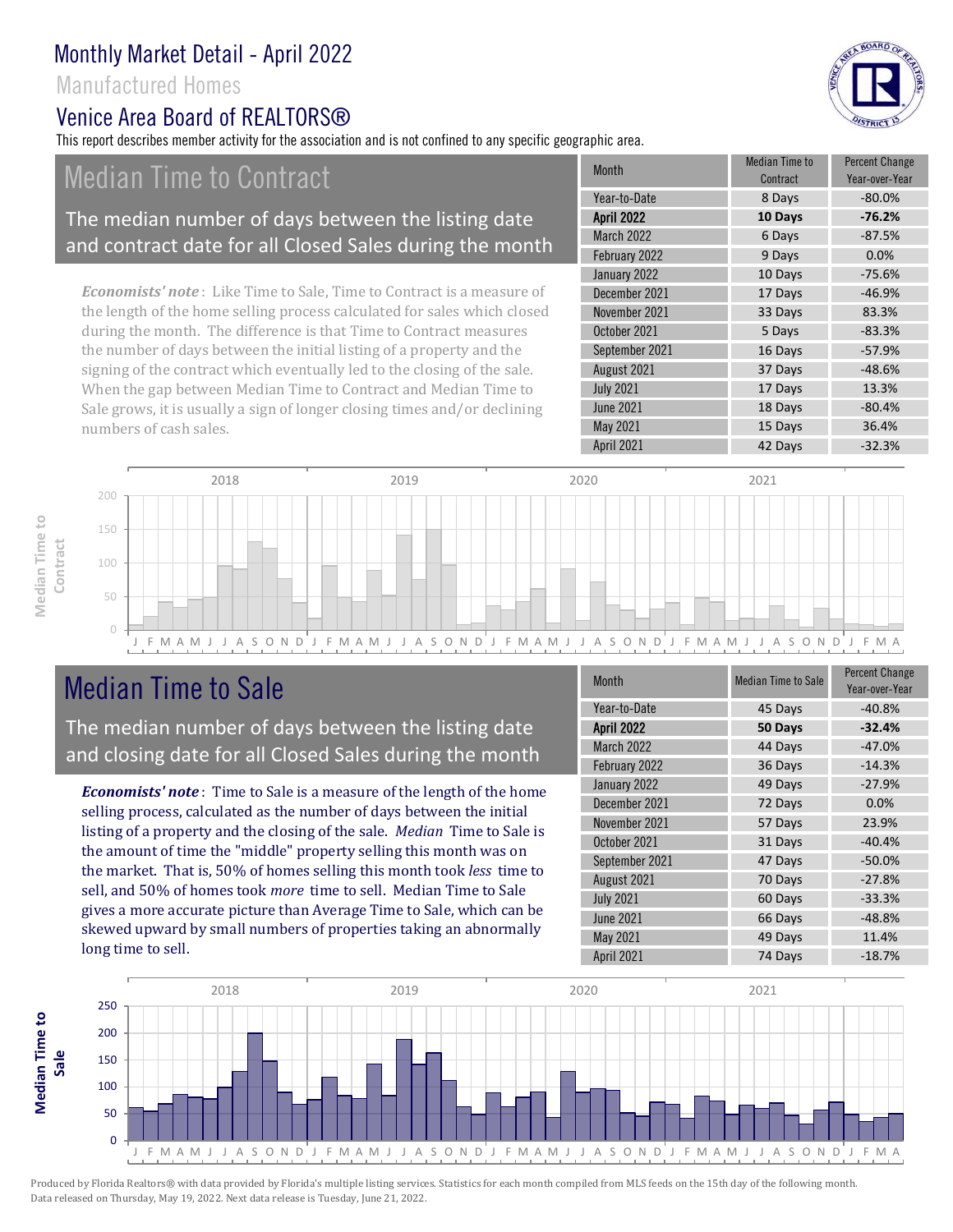#### Manufactured Homes

#### Venice Area Board of REALTORS®

This report describes member activity for the association and is not confined to any specific geographic area.



New Pending Sales The number of listed properties that went under contract during the month

*Economists' note* : Because of the typical length of time it takes for a sale to close, economists consider Pending Sales to be a decent indicator of potential future Closed Sales. It is important to bear in mind, however, that not all Pending Sales will be closed successfully. So, the effectiveness of Pending Sales as a future indicator of Closed Sales is susceptible to changes in market conditions such as the availability of financing for homebuyers and the inventory of distressed properties for sale.

|  | <b>Month</b>      | <b>New Pending Sales</b> | <b>Percent Change</b><br>Year-over-Year |
|--|-------------------|--------------------------|-----------------------------------------|
|  | Year-to-Date      | 87                       | $-9.4%$                                 |
|  | <b>April 2022</b> | 21                       | $-12.5%$                                |
|  | <b>March 2022</b> | 21                       | $-4.5%$                                 |
|  | February 2022     | 26                       | $-10.3%$                                |
|  | January 2022      | 19                       | $-9.5%$                                 |
|  | December 2021     | 10                       | 42.9%                                   |
|  | November 2021     | 11                       | 22.2%                                   |
|  | October 2021      | 22                       | 69.2%                                   |
|  | September 2021    | 12                       | $-20.0%$                                |
|  | August 2021       | 12                       | 50.0%                                   |
|  | <b>July 2021</b>  | 14                       | 0.0%                                    |
|  | <b>June 2021</b>  | 8                        | $-20.0%$                                |
|  | May 2021          | 16                       | 100.0%                                  |
|  | April 2021        | 24                       | 166.7%                                  |



## New Listings The number of properties put onto the market during the month

*Economists' note* : New Listings tend to rise in delayed response to increasing prices, so they are often seen as a lagging indicator of market health. As prices rise, potential sellers raise their estimations of value—and in the most recent cycle, rising prices have freed up many potential sellers who were previously underwater on their mortgages. Note that in our calculations, we take care to not include properties that were recently taken off the market and quickly relisted, since these are not really *new* listings.

| Month             | <b>New Listings</b> | <b>Percent Change</b><br>Year-over-Year |
|-------------------|---------------------|-----------------------------------------|
| Year-to-Date      | 93                  | 27.4%                                   |
| <b>April 2022</b> | 19                  | $-5.0%$                                 |
| <b>March 2022</b> | 25                  | 66.7%                                   |
| February 2022     | 25                  | 78.6%                                   |
| January 2022      | 24                  | 0.0%                                    |
| December 2021     | 8                   | $-65.2%$                                |
| November 2021     | 12                  | $-25.0%$                                |
| October 2021      | 13                  | 44.4%                                   |
| September 2021    | 20                  | 25.0%                                   |
| August 2021       | 11                  | $-31.3%$                                |
| <b>July 2021</b>  | 11                  | 37.5%                                   |
| <b>June 2021</b>  | 10                  | $-23.1%$                                |
| May 2021          | 19                  | 137.5%                                  |
| April 2021        | 20                  | 185.7%                                  |



**New Listings**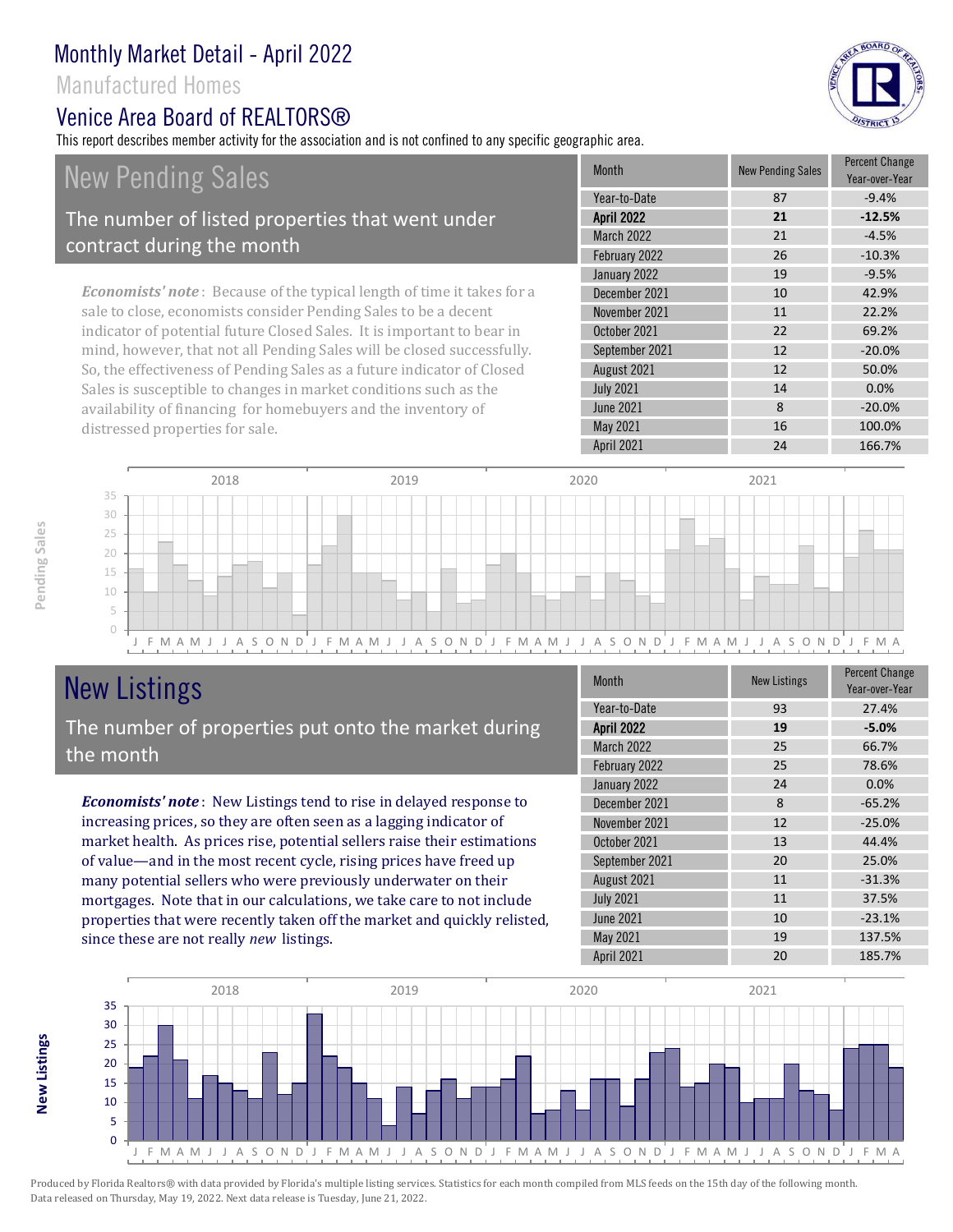#### Manufactured Homes

#### Venice Area Board of REALTORS®

This report describes member activity for the association and is not confined to any specific geographic area.

# Inventory (Active Listings)

The number of property listings active at the end of the month

*Economists' note* : There are a number of ways to define and calculate Inventory. Our method is to simply count the number of active listings on the last day of the month, and hold this number to compare with the same month the following year. Inventory rises when New Listings are outpacing the number of listings that go off-market (regardless of whether they actually sell). Likewise, it falls when New Listings aren't keeping up with the rate at which homes are going off-market.

| <b>Month</b>             | Inventory | <b>Percent Change</b><br>Year-over-Year |
|--------------------------|-----------|-----------------------------------------|
| <b>YTD (Monthly Avg)</b> | 17        | $-40.0%$                                |
| <b>April 2022</b>        | 15        | 0.0%                                    |
| <b>March 2022</b>        | 19        | $-9.5%$                                 |
| February 2022            | 15        | $-48.3%$                                |
| January 2022             | 17        | $-62.2%$                                |
| December 2021            | 11        | $-75.0%$                                |
| November 2021            | 14        | $-54.8%$                                |
| October 2021             | 12        | $-50.0%$                                |
| September 2021           | 22        | $-21.4%$                                |
| August 2021              | 13        | $-55.2%$                                |
| <b>July 2021</b>         | 15        | $-31.8%$                                |
| <b>June 2021</b>         | 19        | $-38.7%$                                |
| May 2021                 | 19        | $-40.6%$                                |
| April 2021               | 15        | $-55.9%$                                |
|                          |           |                                         |



# Months Supply of Inventory

An estimate of the number of months it will take to deplete the current Inventory given recent sales rates

*Economists' note* : MSI is a useful indicator of market conditions. The benchmark for a balanced market (favoring neither buyer nor seller) is 5.5 months of inventory. Anything higher is traditionally a buyers' market, and anything lower is a sellers' market. There is no single accepted way of calculating MSI. A common method is to divide current Inventory by the most recent month's Closed Sales count, but this count is a usually poor predictor of future Closed Sales due to seasonal cycles. To eliminate seasonal effects, we use the 12-month average of monthly Closed Sales instead.

| Month                    | <b>Months Supply</b> | <b>Percent Change</b><br>Year-over-Year |
|--------------------------|----------------------|-----------------------------------------|
| <b>YTD (Monthly Avg)</b> | 1.0                  | $-56.5%$                                |
| <b>April 2022</b>        | 0.9                  | $-18.2%$                                |
| March 2022               | 1.2                  | $-29.4%$                                |
| February 2022            | 0.9                  | $-65.4%$                                |
| January 2022             | 1.1                  | $-71.1%$                                |
| December 2021            | 0.7                  | $-81.6%$                                |
| November 2021            | 0.9                  | $-66.7%$                                |
| October 2021             | 0.8                  | $-60.0%$                                |
| September 2021           | 1.4                  | $-44.0%$                                |
| August 2021              | 0.9                  | $-65.4%$                                |
| <b>July 2021</b>         | 1.0                  | $-50.0%$                                |
| <b>June 2021</b>         | 1.3                  | $-53.6%$                                |
| May 2021                 | 1.3                  | $-53.6%$                                |
| April 2021               | 1.1                  | $-63.3%$                                |



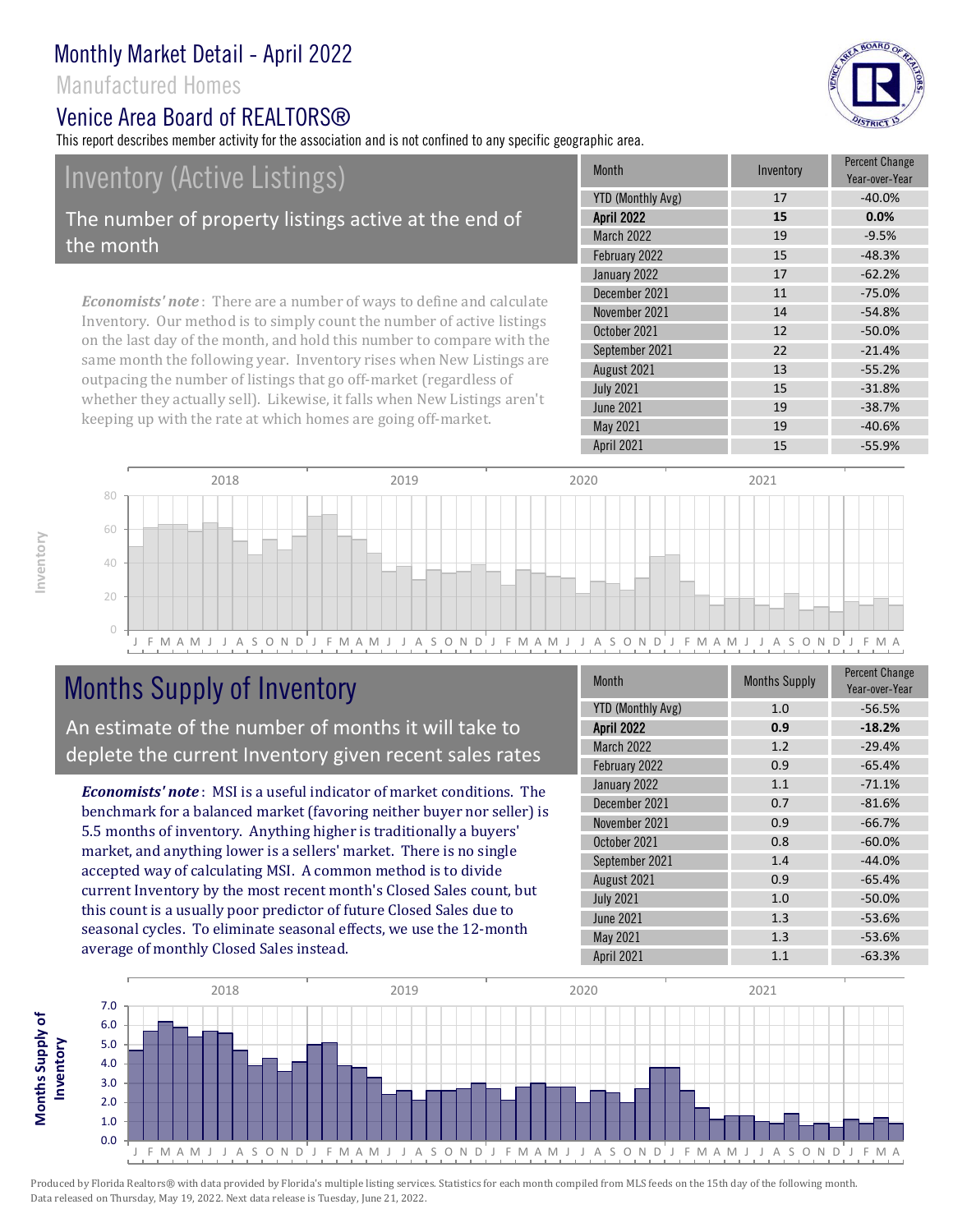#### Manufactured Homes

#### Venice Area Board of REALTORS®

This report describes member activity for the association and is not confined to any specific geographic area.

# Closed Sales by Sale Price

#### The number of sales transactions which closed during the month

*Economists' note:* Closed Sales are one of the simplest—yet most important—indicators for the residential real estate market. When comparing Closed Sales across markets of different sizes, we recommend comparing the percent changes in sales rather than the number of sales. Closed Sales (and many other market metrics) are affected by seasonal cycles, so actual trends are more accurately represented by year-over-year changes (i.e. comparing a month's sales to the amount of sales in the same month in the previous year), rather than changes from one month to the next.

| Sale Price            | <b>Closed Sales</b> | <b>Percent Change</b><br>Year-over-Year |
|-----------------------|---------------------|-----------------------------------------|
| Less than \$50,000    | 0                   | N/A                                     |
| \$50,000 - \$99,999   | $\mathbf{1}$        | $-50.0%$                                |
| $$100,000 - $149,999$ | 3                   | $-80.0%$                                |
| $$150,000 - $199,999$ | 15                  | 87.5%                                   |
| \$200,000 - \$249,999 | 11                  | 1000.0%                                 |
| \$250,000 - \$299,999 | $\overline{2}$      | N/A                                     |
| \$300,000 - \$399,999 | 0                   | N/A                                     |
| \$400,000 - \$599,999 | 0                   | N/A                                     |
| \$600,000 - \$999,999 | 0                   | N/A                                     |
| \$1,000,000 or more   | 0                   | N/A                                     |



## Median Time to Contract by Sale Price The median number of days between the listing date and contract date for all Closed Sales during the month

*Economists' note* : Like Time to Sale, Time to Contract is a measure of the length of the home selling process calculated for sales which closed during the month. The difference is that Time to Contract measures the number of days between the initial listing of a property and the signing of the contract which eventually led to the closing of the sale. When the gap between Median Time to Contract and Median Time to Sale grows, it is usually a sign of longer closing times and/or declining numbers of cash sales.

| Sale Price            | <b>Median Time to</b><br>Contract | <b>Percent Change</b><br>Year-over-Year |
|-----------------------|-----------------------------------|-----------------------------------------|
| Less than \$50,000    | (No Sales)                        | N/A                                     |
| \$50,000 - \$99,999   | 3 Days                            | $-95.8%$                                |
| $$100,000 - $149,999$ | 5 Days                            | $-85.3%$                                |
| $$150,000 - $199,999$ | 6 Days                            | $-85.7%$                                |
| \$200,000 - \$249,999 | 18 Days                           | $-64.7%$                                |
| \$250,000 - \$299,999 | 17 Days                           | N/A                                     |
| \$300,000 - \$399,999 | (No Sales)                        | N/A                                     |
| \$400,000 - \$599,999 | (No Sales)                        | N/A                                     |
| \$600,000 - \$999,999 | (No Sales)                        | N/A                                     |
| \$1,000,000 or more   | (No Sales)                        | N/A                                     |



Produced by Florida Realtors® with data provided by Florida's multiple listing services. Statistics for each month compiled from MLS feeds on the 15th day of the following month. Data released on Thursday, May 19, 2022. Next data release is Tuesday, June 21, 2022.

**Median Time to Contract Median Time to Contract**

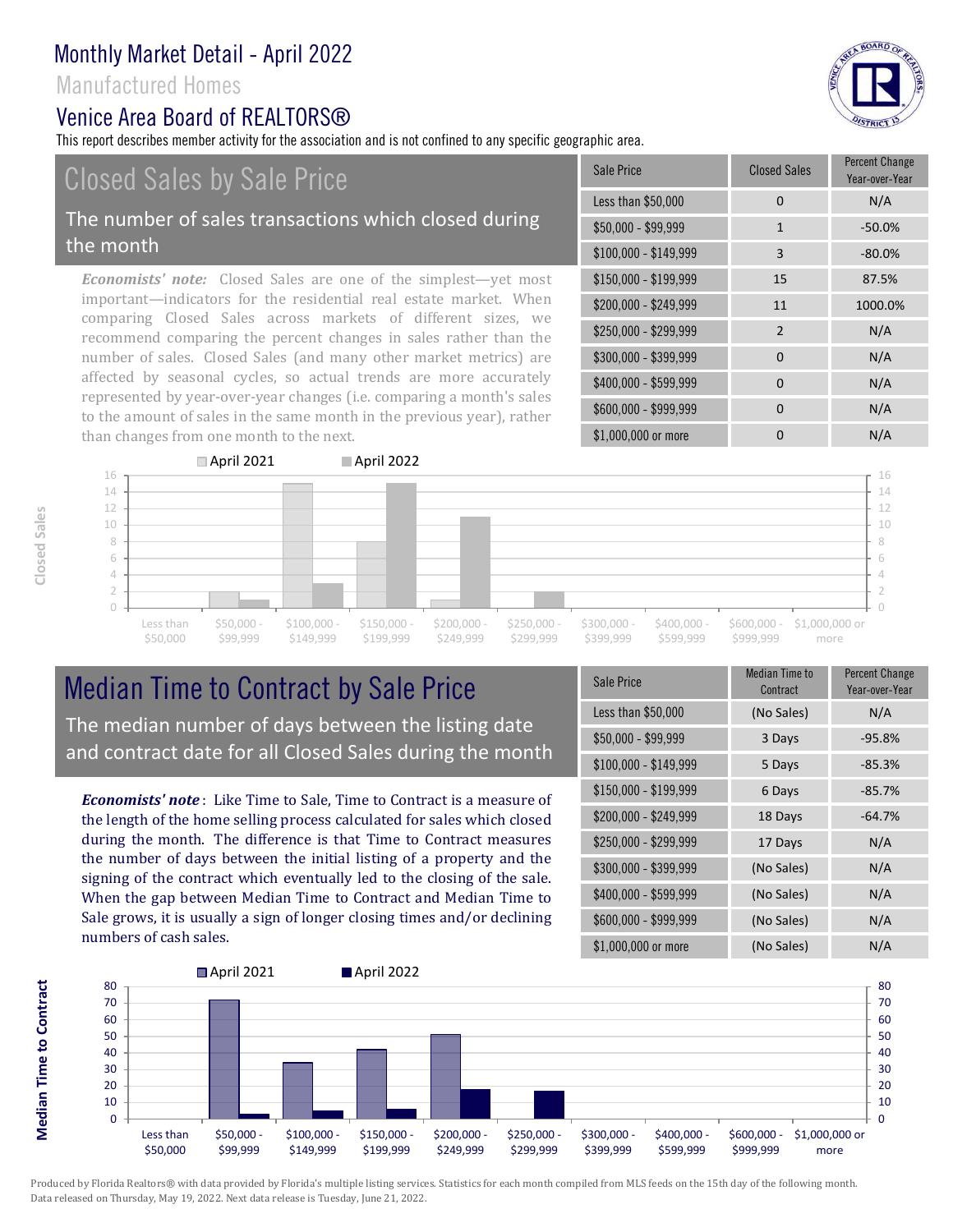#### Manufactured Homes

the month

#### Venice Area Board of RFAI TORS®

New Listings by Initial Listing Price

This report describes member activity for the association and is not confined to any specific geographic area.

# Initial Listing Price **New Listings** Percent Change Year-over-Year

*Economists' note:* New Listings tend to rise in delayed response to increasing prices, so they are often seen as a lagging indicator of market health. As prices rise, potential sellers raise their estimations of value—and in the most recent cycle, rising prices have freed up many potential sellers who were previously underwater on their mortgages. Note that in our calculations, we take care to not include properties that were recently taken off the market and quickly relisted, since these are not really *new* listings.

The number of properties put onto the market during

| Initial Listing Price | New Listings   | Year-over-Year |
|-----------------------|----------------|----------------|
| Less than \$50,000    | 0              | N/A            |
| $$50,000 - $99,999$   | 0              | $-100.0%$      |
| $$100,000 - $149,999$ | $\overline{2}$ | $-81.8%$       |
| \$150,000 - \$199,999 | 7              | 40.0%          |
| \$200,000 - \$249,999 | 4              | 300.0%         |
| \$250,000 - \$299,999 | 4              | 100.0%         |
| \$300,000 - \$399,999 | $\overline{2}$ | N/A            |
| \$400,000 - \$599,999 | 0              | N/A            |
| \$600,000 - \$999,999 | 0              | N/A            |
| \$1,000,000 or more   | 0              | N/A            |



## Inventory by Current Listing Price The number of property listings active at the end of the month

*Economists' note* : There are a number of ways to define and calculate Inventory. Our method is to simply count the number of active listings on the last day of the month, and hold this number to compare with the same month the following year. Inventory rises when New Listings are outpacing the number of listings that go off-market (regardless of whether they actually sell). Likewise, it falls when New Listings aren't keeping up with the rate at which homes are going off-market.

| <b>Current Listing Price</b> | Inventory      | Percent Change<br>Year-over-Year |
|------------------------------|----------------|----------------------------------|
| Less than \$50,000           | 0              | N/A                              |
| $$50,000 - $99,999$          | 0              | $-100.0%$                        |
| $$100,000 - $149,999$        | $\mathbf{1}$   | $-85.7%$                         |
| $$150,000 - $199,999$        | 6              | 100.0%                           |
| \$200,000 - \$249,999        | 3              | 200.0%                           |
| \$250,000 - \$299,999        | $\overline{2}$ | 0.0%                             |
| \$300,000 - \$399,999        | 3              | N/A                              |
| \$400,000 - \$599,999        | $\Omega$       | N/A                              |
| \$600,000 - \$999,999        | $\Omega$       | N/A                              |
| \$1,000,000 or more          | n              | N/A                              |



Produced by Florida Realtors® with data provided by Florida's multiple listing services. Statistics for each month compiled from MLS feeds on the 15th day of the following month. Data released on Thursday, May 19, 2022. Next data release is Tuesday, June 21, 2022.

**Inventory**